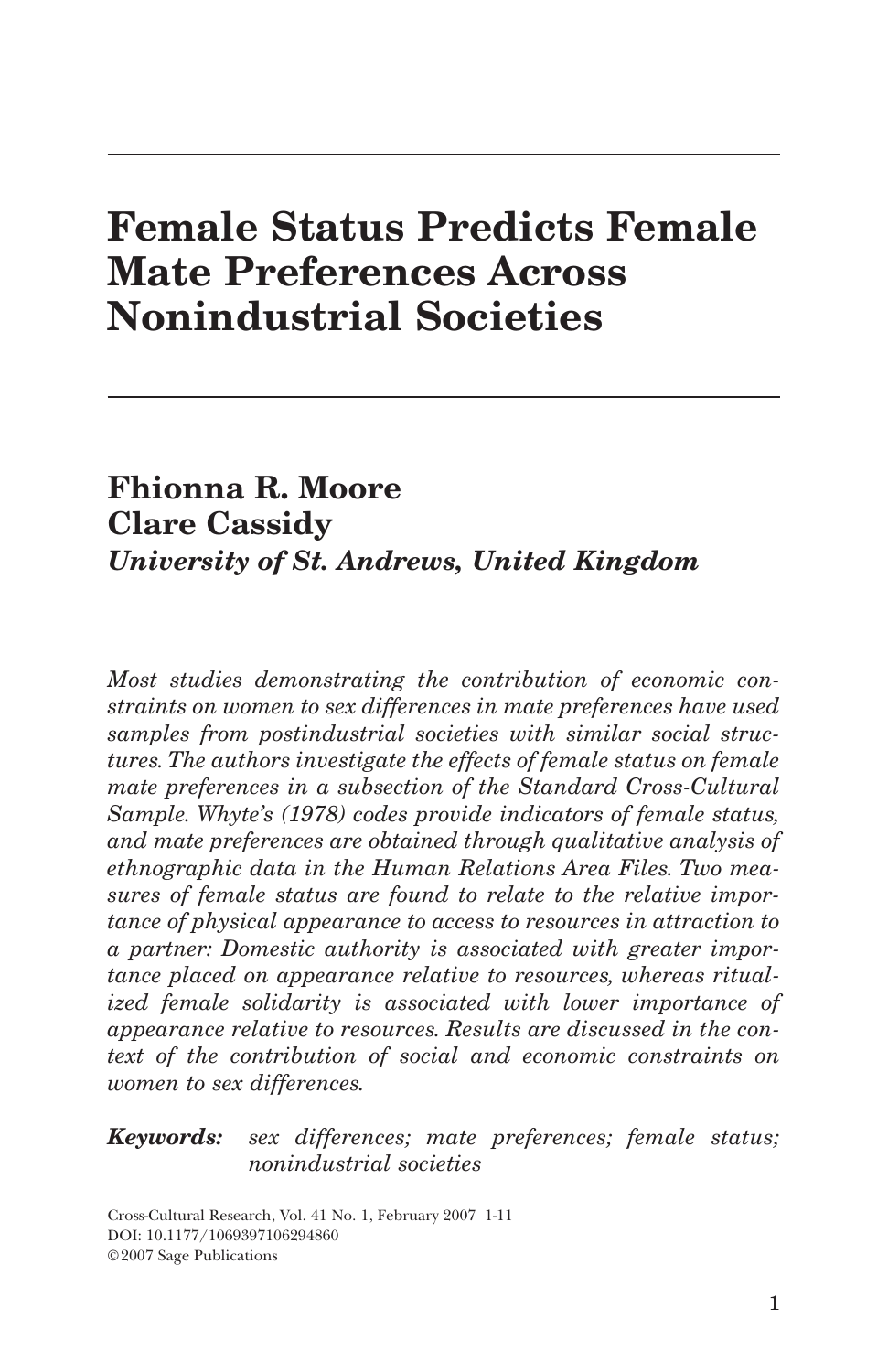There is considerable evidence for sex differences in human mate preferences. Women have stronger preferences for resources in a partner than do men, whereas men have stronger preferences for physical attractiveness than do women (e.g., Buss, 1989a, 1990, 1994; Buss & Barnes, 1986; Feingold, 1990, 1991, 1992; Gil-Burmann, Peláez, & Sánchez, 2002; Li, Kenrick, & Bailey, 2002; Waynforth & Dunbar, 1995). Women prefer partners older than themselves, whereas men prefer partners younger than themselves (e.g., Buss, 1989a; Kenrick & Keefe, 1992; Otta, da Silva Queiroz, de Sousa Campos, & Silveira, 1999; Waynforth & Dunbar, 1995). These sex differences have typically been attributed to sex-specific reproductive constraints (e.g., Buss, 1989a; Kenrick & Keefe, 1992). Minimal investment in reproduction is higher for females than for males because of the costs of producing large gametes (Bateman, 1948), internal gestation, lactation, and extended parental care (Trivers, 1972). Female reproductive success is therefore constrained by access to the resources necessary to raise costly offspring, whereas male reproductive success is constrained by access to fertile females (Trivers, 1972). Consequently, females should benefit from selecting partners who are able to provide the resources necessary to raise offspring (e.g., older partners who have had time to accumulate resources). Males should benefit from seeking partners demonstrating cues to reproductive capacity and fertility (e.g., a youthful, attractive appearance).

Alternatively, sex differences in mate preferences could arise from sex-specific economic constraints. As women have historically suffered greater constraints to their ability to provide for themselves independently than men, they may have had to seek a partner with the resources required to raise costly offspring, at the cost of preferences for other partner characteristics such as physical attractiveness (e.g., Hrdy, 1997). If this were the case, women's mate preferences should vary with female status:When women have high status, they may be expected to demonstrate less female-typical mate preferences. Positive relationships, however, have been reported between female wealth and preferences for resources in a partner (Buss, 1989b; Gil-Burmann et al., 2002; Townsend, 1989; Wiederman & Allgeier, 1992). Conversely, attitudes associated with female autonomy (Johannesen-Schmidt & Eagly, 2002; Koyama, McGain, & Hill, 2004), cultural levels of female empowerment (Eagly & Wood, 1999; Kasser & Sharma, 1999), and control of the resources necessary to raise offspring (Moore, Cassidy, Law Smith, & Perrett, 2006) are associated with decreased preferences for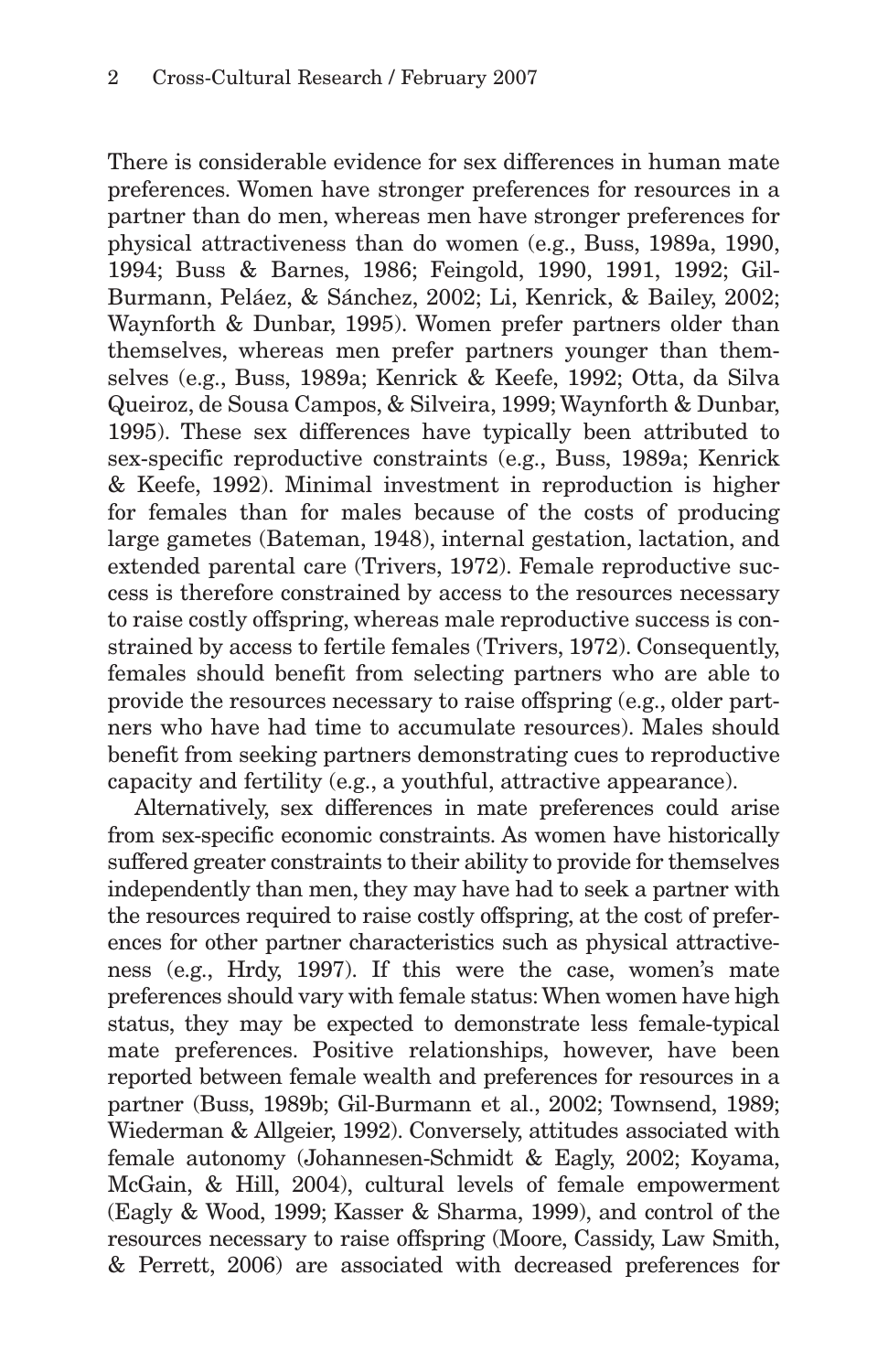resources and increased preferences for physical attractiveness. Gangestad and Simpson (2000) proposed that these discrepancies reflect differences in measures of status. Wealth may not be the same as the power and control tapped by measurement of female attitudes, empowerment, or resource control. Relationships between wealth and partner preferences may also be confounded by positive assortative mating on the basis of socioeconomic status: Wealthy women may seek partners with similar levels of wealth or background socioeconomic status (Eagly & Wood, 1999).

The growing evidence for female status relating to more maletypical mate preferences implicates a contribution of economic and social constraints on women to sex differences in preferences. The vast majority of mate preference studies, however, have used samples taken from within Western postindustrial societies (e.g., Johannessen-Schmidt & Eagly, 2002; Koyama et al., 2004; Moore et al., 2006). Even cross-cultural analyses (e.g., Eagly & Wood, 1999; Kasser & Sharma, 1999) have been based on a sample (Buss, 1989a) criticized for overrepresentation of Western societies with cash economies and European influence (Borgia, 1989) and for underrepresentation of traditional societies (Crawford, 1989). In light of these criticisms, it is possible that the effects of female status on sex-differentiated mate preferences are limited to postindustrial societies, arising from conditions particular to a single social structure. The aim of the current study, therefore, was to investigate relationships between female status and mate preferences in traditional, nonindustrial societies with social structures that differ from those used in previous mate preference studies. We predicted that women in societies with higher female status would demonstrate lower preferences for resources and higher preferences for physical attractiveness in a partner than women in societies with lower female status. Additionally, we addressed the criticism of mate preference studies relating to its reliance on self-report data (e.g., Laland & Brown, 2002) by using qualitative data from ethnographic records.

# **METHOD**

## **FEMALE STATUS**

The Standard Cross-Cultural Sample (SCCS; Murdock & White, 1969) consists of precoded ethnographic data for 186 geographically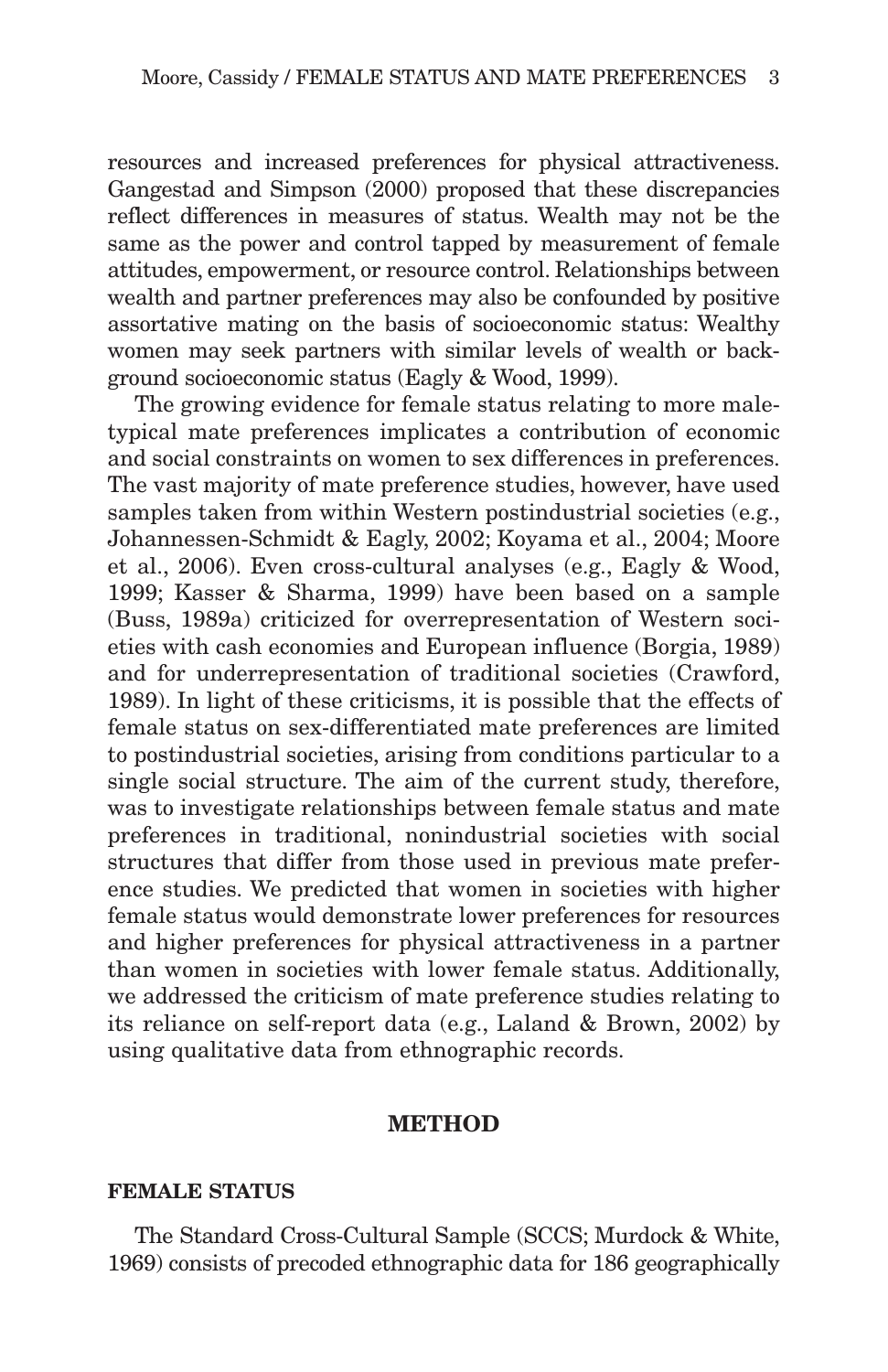| Female Status Code            | Description of Variable                         |  |  |
|-------------------------------|-------------------------------------------------|--|--|
| <b>Property Control Scale</b> | $1 =$ Women have low control over property      |  |  |
|                               | $4$ = Women have high control over property     |  |  |
| Kin Power Scale               | $1 =$ Low power of women in kinship contexts    |  |  |
|                               | $3$ = High power of women in kinship contexts   |  |  |
| Value of Life Scale           | $1 =$ low value placed on women's lives         |  |  |
|                               | $3$ = High value placed on women's lives        |  |  |
| Value of Labor                | $1 =$ Low value of women's labour               |  |  |
|                               | $5 =$ High value of women's labour              |  |  |
| Domestic Authority Scale      | $1 =$ Low women's domestic authority            |  |  |
|                               | $4 =$ High women's domestic authority           |  |  |
| Ritualised Female             | $1 =$ Low female solidarity                     |  |  |
| Solidarity Scale              | $5$ = High female solidarity                    |  |  |
| Control of Sex Scale          | $1 =$ stricter controls over women's            |  |  |
|                               | than men's marital and sexual lives             |  |  |
|                               | $3$ = more equal controls over women's and      |  |  |
|                               | men's marital and sexual lives                  |  |  |
| Ritualized Fear Scale         | $1 =$ High ritualized fear of women             |  |  |
|                               | $3 =$ Low ritualized fear of women              |  |  |
| Joint Participation Scale     | $1 =$ Low joint participation of men and women  |  |  |
|                               | $3$ = High joint participation of men and women |  |  |

**TABLE 1 Codes Dealing With the Status of Women in the Standard Cross-Cultural Sample**

SOURCE: Whyte, 1978.

representative, nonindustrial societies studied by a qualified ethnographic researcher. The societies were selected to be culturally dissimilar to avoid the confounding effects of cultural diffusion and shared histories on cross-cultural analysis (Murdock & White, 1969).Whyte (1978) conducted an analysis of the status of women in the odd-numbered half sample of the SCCS  $(n = 93$  societies) using precoded variables. Measures of female status did not covary such that they could be usefully combined to provide a single variable (Whyte, 1978, 1979). From 52 relevant variables, 9 composite codes of female status were developed (see Table 1). The distributions of males and females on these scales have been replicated in other similar measures (e.g., Hayden, Deal, Cannon, & Casey, 1986; Hendrix, 1994; Ross, 1986; Sanday, 1981), lending validity to their applicability as a measure of female status.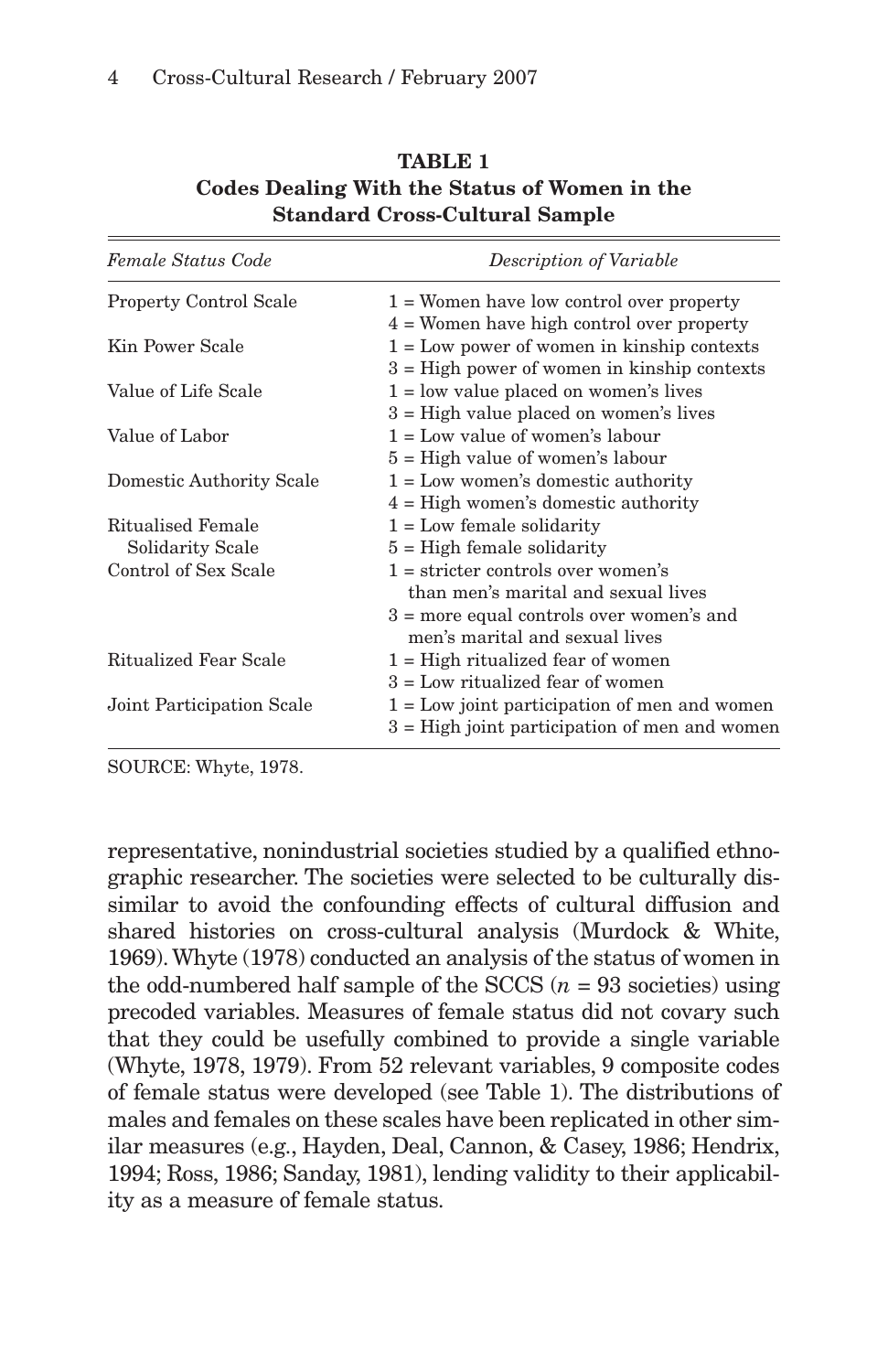#### **MATE PREFERENCES**

Data on the traits considered attractive in males were taken from the Human Relations Area Files (HRAF) for the 17 societies for which data were available (i.e., Alorese, Amhara, Andamanese, Aranda, Bemba, Callinago, Chukchee, Garo, Iban, Inca, Kurd, Mbuti, Pomo, Saramacca, Tupinamba, Wolof, and Yanomamo). The HRAF are a multicultural database, consisting of in-depth ethnographic information taken from a variety of source documents (e.g., books, articles, and dissertations). Relevant predefined codes (i.e., 581: basis of marriage; 832: sexual stimulation), and search terms (i.e., attraction, attractiveness, attracted, beauty, beautiful, mate, and spouse) were identified and used to search for references to female mate preferences in the electronic ethnographic and archaeological databases. Sixty-nine traits were identified.

To develop measures of preferences for male access to resources and physical attractiveness across societies, we computed the sum of references to each. This provided a measure of the number of times these constructs were referred to in the available material for each society and was taken as a proxy of the importance of status and appearance in female mate preferences. Preference for male access to resources was represented as the sum of references to resources and their acquisition as well as general status: industrious, rich, status of family, old (as an indirect measure of accumulated resources), not descended from slaves, property, courage, and hunting ability. The composite score for preferences for physical attractiveness was computed as the sum of references to physical attributes: wavy hair, muscular strength, thick hair, facial hair, square shoulders, wide straight chest, physical attractiveness, light skin, small eyes, medium-sized ear, long face, red facial skin, plump face, wide-apart eyes, heavy eyebrows, straight eyebrows, straight nose, black hair, and bowlegged. A number of physical characteristics were referred to as indicators of status (i.e., large forehead as an omen of good fortune and high bridged nose and thin lips as indicators of nobility) and as such were not included in the composite scores. There were no references to mate preferences for the Callinago, reducing the number of societies in the sample to 16. The codings of mate preferences from the ethnographic material and development of the composite scores were conducted by two independent researchers. Interrater reliability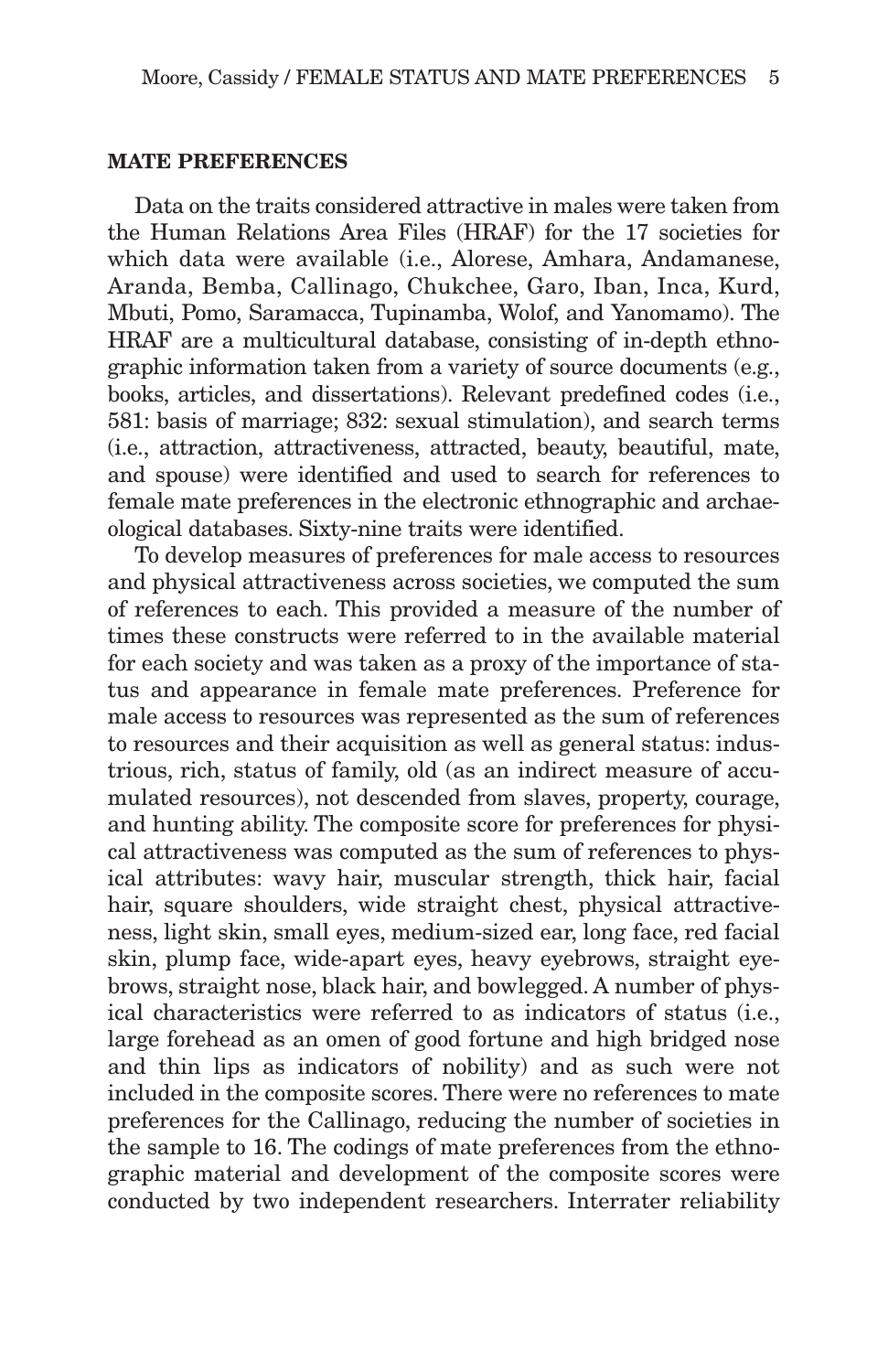was high (Cronbach's alpha = .84), and discrepancies in codings were investigated and corrected. A measure of the relative importance of appearance to status in female mate preferences for each society was computed as the number of references to access to resources subtracted from the number of references to physical appearance.

# **ANALYSIS**

The score representing the relative importance of appearance to status was entered as the dependent variable in a multiple linear regression model, with all female status variables entered as independent variables. This enabled assessment of the effects of each measure of female status on mate preferences. Measures of female status and mate preference generated coefficients within the specified parameters of normality (i.e., skewness coefficients <+/–1 or kurtosis coefficients <+/–3; West, Finch, & Curran, 1995).

# **RESULTS**

The following independent variables showed low tolerance to multicollinearity (i.e., tolerance  $< 0.4$ ) and were removed: kin power scale, ritualized fear scale, and joint participation scale. Thus, female status scales (i.e., independent variables) in the reduced model were as follows: property control, value of life, value of labor, domestic authority, joint participation, ritualized female solidarity, and control of sex (all tolerance to multi $collinearity > 0.4$ ).

Preference for male appearance relative to access to resources was significantly predicted across societies by two measures of female status: domestic authority and ritualized female solidarity (see Table 2). In societies with high female domestic authority, female preferences for a partner's appearance relative to those for status were higher than in those societies with low female domestic authority. Conversely, in societies with high ritualized female solidarity, female preferences for a partner's appearance were relatively lower than those for status.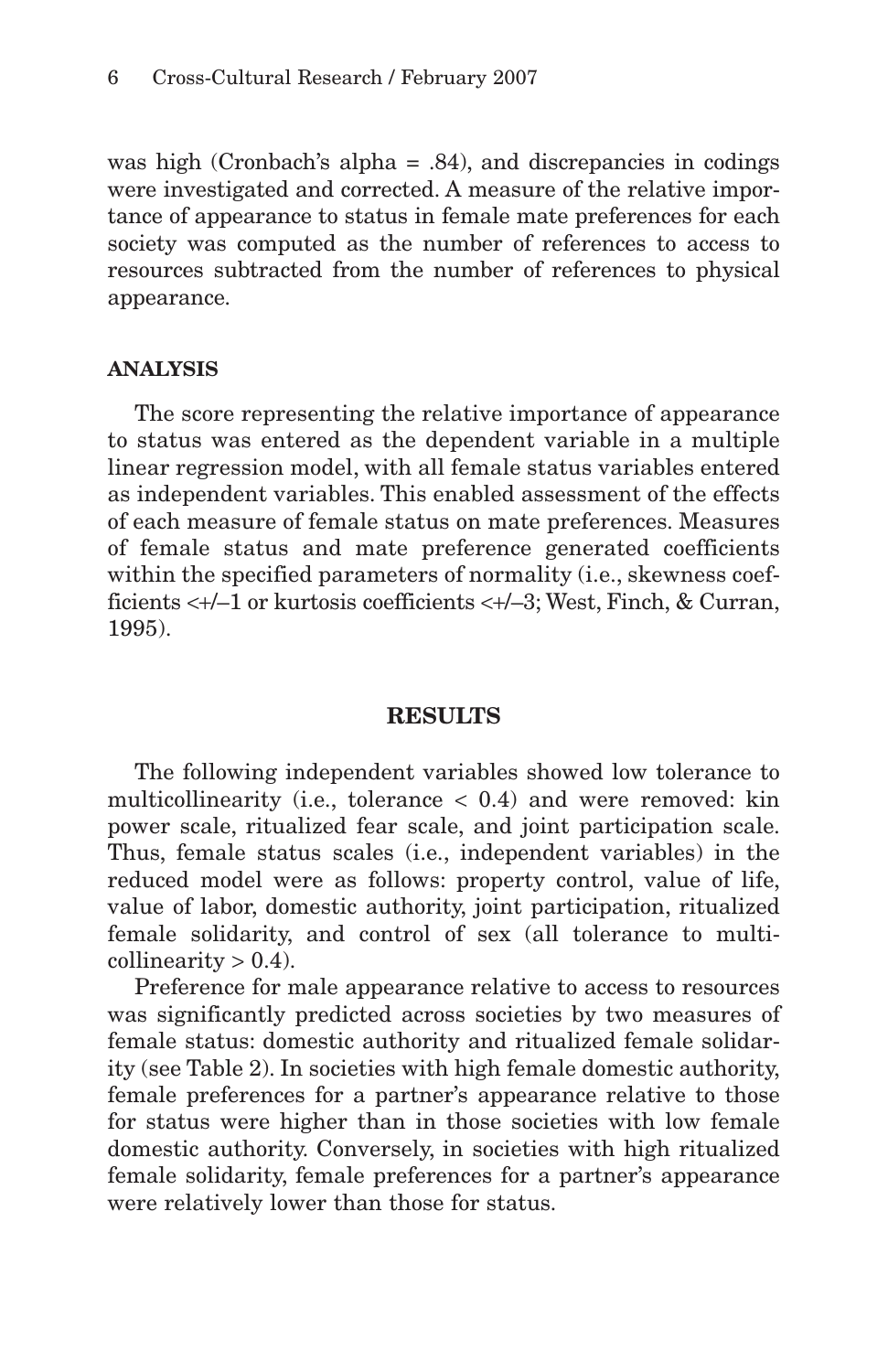| TABLE 2                                                     |  |  |
|-------------------------------------------------------------|--|--|
| <b>Significant Results of Reduced Model Multiple Linear</b> |  |  |
| Regression ( $n = 16$ societies)                            |  |  |

| Female Status Variable       |        | Significance |
|------------------------------|--------|--------------|
| Domestic authority           | 1.02   | 0.02         |
| Ritualized female solidarity | $-0.8$ | 0.05         |

NOTE: This table shows the effects of female status on the preference for physical attractiveness relative to access to resources in a partner

### **DISCUSSION**

The aim of the current study was to investigate the effects of female status on female mate preferences in nonindustrial societies. Predictions were tested in a subsection of the oddnumbered half sample of the SCCS, supplemented with data on mate preferences from the HRAF. We tested the prediction that female status would relate positively to preferences for physical attractiveness over preferences for resources in a partner, across societies. Using Whyte's (1978) codes on the status of women, conflicting results were found, suggesting complexity in the construct *female status*.

In societies with high female domestic authority, women had relatively stronger preferences for physical attractiveness than status in a partner than in those with lower female domestic authority. In societies with high ritualized female solidarity, however, women had relatively lower preferences for a partner's appearance relative to status than in those with lower female solidarity.

Although the former result supports the prediction that women in societies with higher female status will express more maletypical mate preferences, the latter suggests that women in societies with higher female status express stronger female-typical mate preferences. It is possible that only specific aspects of the complex female status construct lead to more male-typical female mate preferences. The domestic authority scale is composed of items assessing whether there is an explicit view that men should dominate their wives as well as who has final authority over the upbringing of infants and postinfant unmarried children. The ritualized female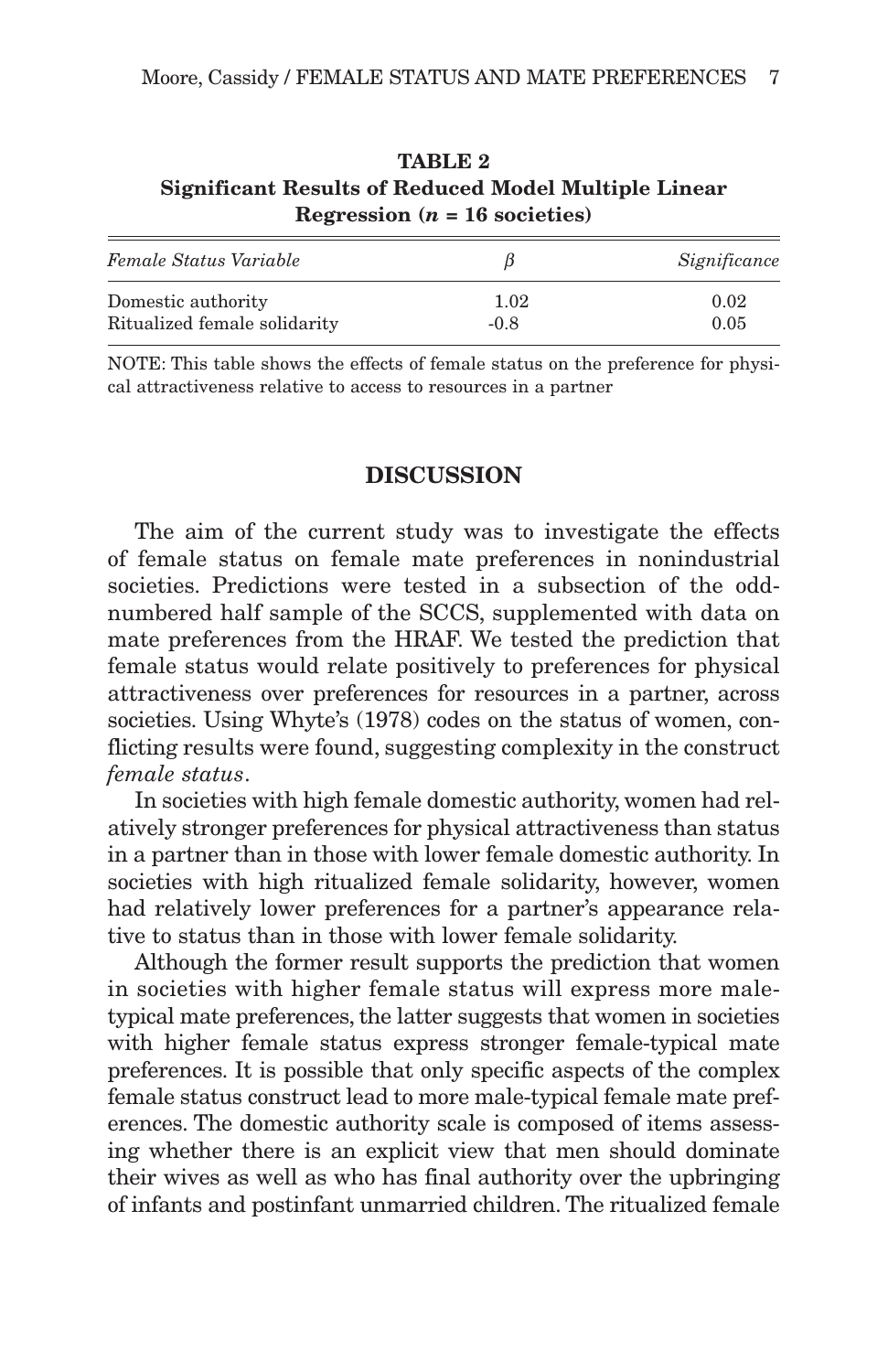solidarity scale is composed of items that assess the prevalence of community-wide exclusively male or female work groups, menstrual taboos, existence of female initiation ceremonies, and the existence of a clearly stated belief that women are inferior to men. Although both scales appear to tap the general status of women, the domestic authority scale may assess the status of women within marriage, whereas the female solidarity scale may tap more general attitudes toward women. As both scales provide a measure of the status of women, it is not possible to conclude that greater female status leads to expression of male-typical mate preferences. The results do, however, provide interesting insight into the importance of aspects of female status in determining mate preferences. It is possible that it is power and status of women in the home that enables women to adjust their mate preferences.

By using the SCCS, we investigated the effects of female status on mate preferences in societies that differ considerably from those used in previous studies. This has facilitated a more comprehensive assessment of the role of constraints on women in sexdifferentiated preferences. Furthermore, the use of ethnographic data has provided an alternative method to the widely used questionnaire responses of undergraduate students. Previous studies have relied on preference rankings for specific partner characteristics such as physical attractiveness and good financial prospects. It was necessary in this study to use references to less specific partner characteristics related to a partner's physical appearance and resource acquisition and status. Results of the current analysis demonstrate that relationships between female status and partner preferences hold across nonindustrial societies and different measures of female status and mate preferences.

Female domestic authority was associated with female mate preferences more like those typical of males across a sample of nonindustrial societies, providing further evidence for the contribution of social and economic constraints on women to sex differences in mate preferences. When women are not dominated by their husbands and therefore have greater equality in terms of power in the household, they express more male-typical mate preferences. Although the results demonstrate complexity in the construct *female status*, they also show some consistency with the effects of female status on preferences in postindustrial societies, suggesting that the effects of female status found in previous studies do not appear to arise from conditions unique to postindustrial societies.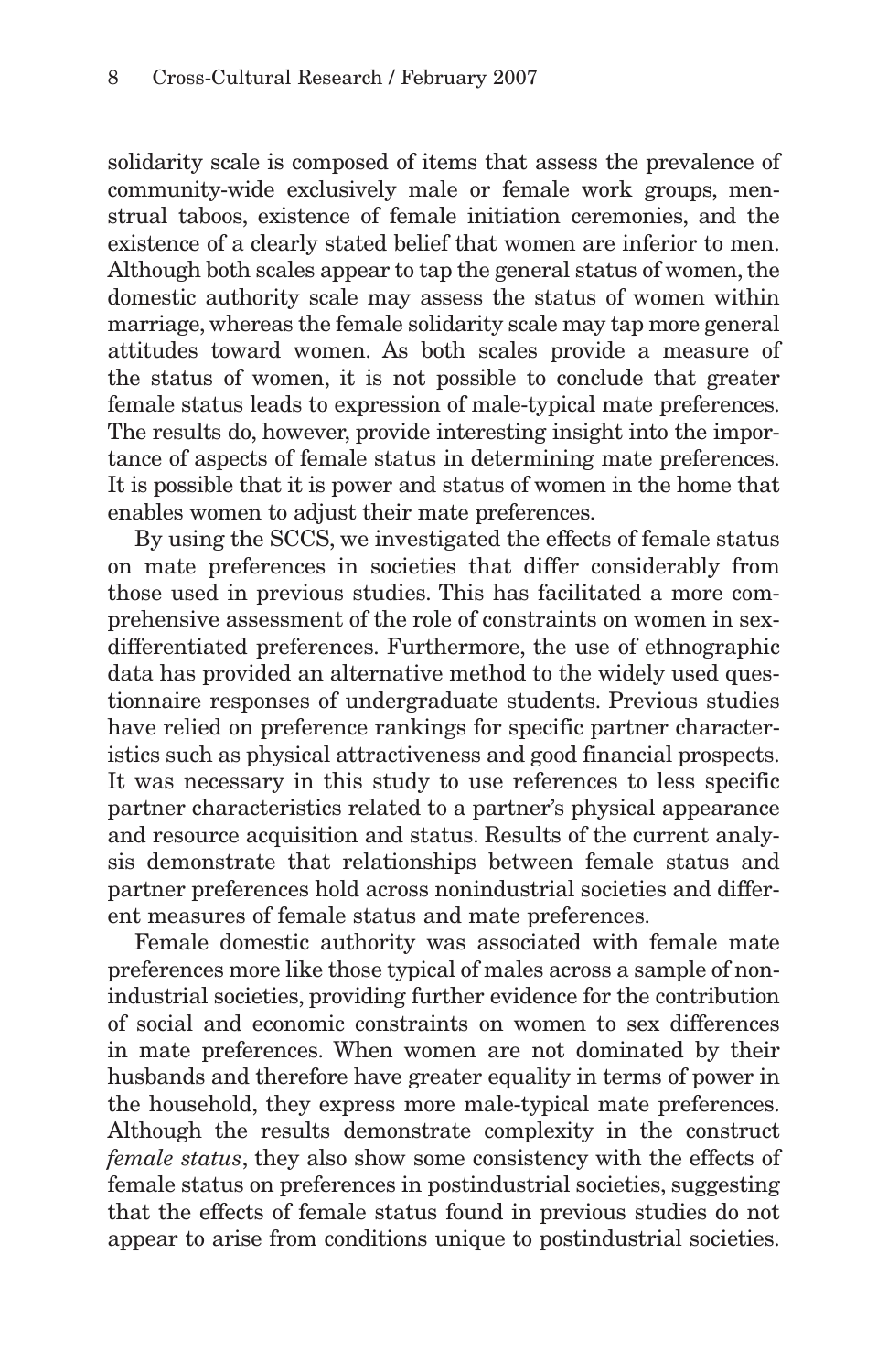The results also provide insight into the aspects of female status that may enable women to adjust their mate preferences.

# **References**

- Bateman, A. J. (1948). Intra-sexual selection in Drosophila. *Heredity*, *2*, 349-368.
- Borgia, G. (1989). Typology and mating preferences. *Behavioral and Brain Sciences, 12*, 16-17*.*
- Buss, D. M. (1989a). Sex differences in human mate preferences: Evolutionary hypotheses tested in 37 cultures. *Behavioral and Brain Sciences, 12*, 1-49.
- Buss, D. M. (1989b). Toward an evolutionary psychology of human mating. *Behavioral and Brain Sciences, 12*, 39-49.
- Buss, D. M. (1990). International preferences in selecting mates: a study of 37 cultures. *Journal of Cross-cultural Psychology, 21*, 5-47.
- Buss, D. M. (1994). *The evolution of desire: Strategies of human mating*. New York: Basic Books.
- Buss, D. M., & Barnes, M. (1986). Preferences in human mate selection. *Journal of Personality and Social Psychology, 50*, 559-570.
- Crawford, C. (1989). Sex differences in life histories: The role of sexual selection and mate choice. *Behavioral and Brain Sciences, 12*, 18.
- Eagly, A. H., & Wood, W. (1999). The origins of sex differences in human behavior: Evolved dispositions versus social roles. *American Psychologist, 54*, 408-423.
- Feingold, A. (1990). Gender differences in effects of physical attractiveness on romantic attraction—A comparison across 5 research paradigms. *Journal of Personality and Social Psychology, 59*, 981-993.
- Feingold, A. (1991). Sex-differences in the effects of similarity and physical attractiveness on opposite- sex attraction. *Basic Applications of Social Psychology, 12*, 357-367.
- Feingold, A. (1992). Gender differences in mate selection preferences— A test of the parental investment model. *Psychological Bulletin, 112*, 125-139.
- Gangestad, S. W., & Simpson, A. S. (2000). The evolution of human mating: Trade-offs and strategic pluralism. *Behavioral and Brain Sciences, 23*, 573-587.
- Gil-Burmann, C., Peláez, F., & Sánchez, S. (2002). Mate choice differences according to sex and age: An analysis of personal advertisements in Spanish newspapers. *Human Nature, 13*, 493-508.
- Hayden, B., Deal, M., Cannon, A., & Casey, J. (1986). Ecological determinants of women's status among hunter/gatherers. *Human Evolution, 1*, 449-473.
- Hendrix, L. (1994). What is sexual inequality? On the definition and range of variation. *Cross-Cultural Research, 28*, 287-307.
- Hrdy, S. B. (1997). Raising Darwin's consciousness: Female sexuality and the prehominid origins of patriarchy. *Human Nature, 8*, 1-49.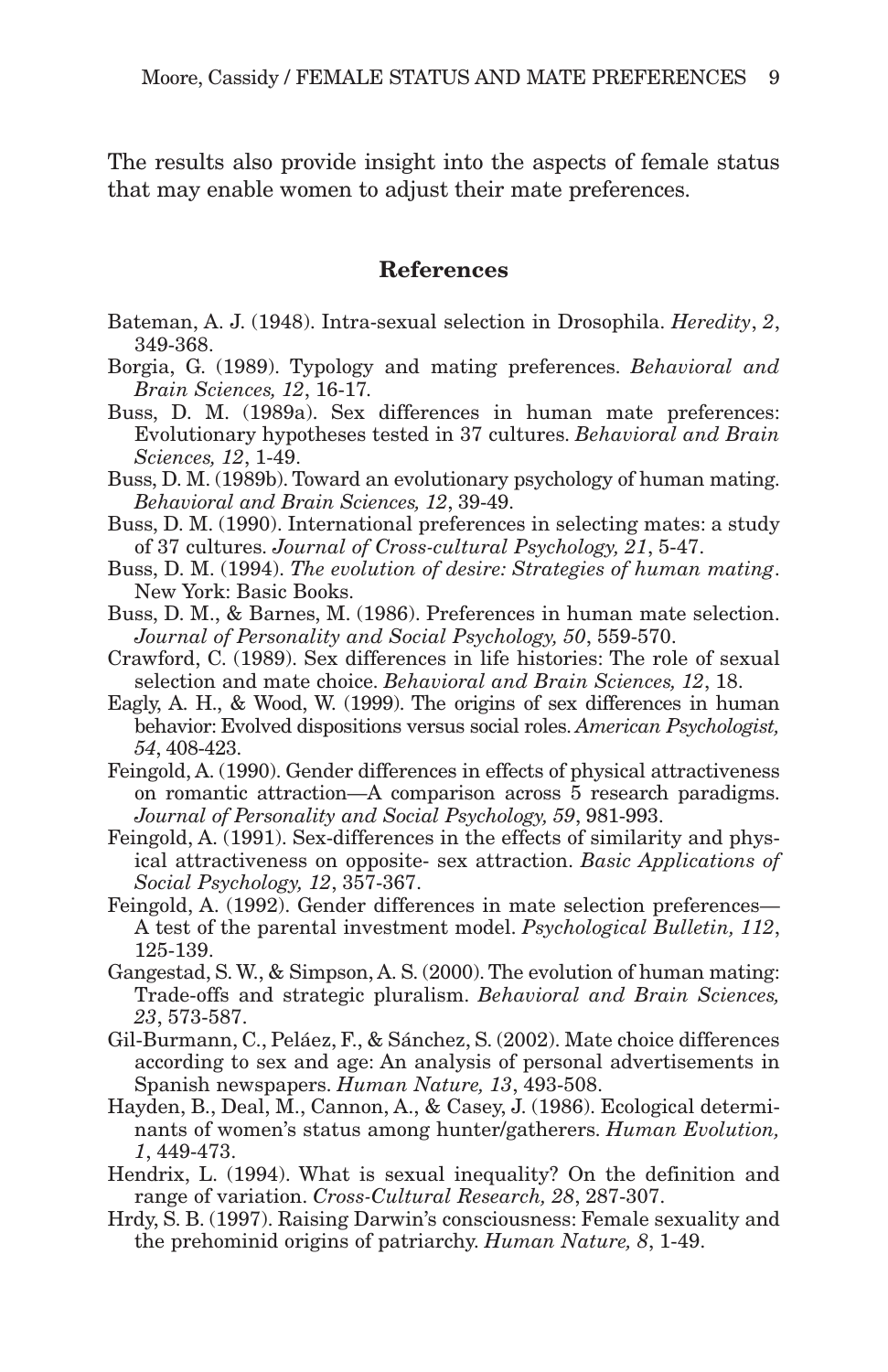- Johannesen-Schmidt, M. C., & Eagly, A. H. (2002). Another look at sex differences in preferred mate characteristics: the effects of endorsing the traditional female gender role. *Psychology of Women Quarterly, 26*, 322-328.
- Kasser, T., & Sharma, Y. S. (1999). Reproductive Freedom, educational equality, and females' preference for resource-acquisition characteristics in mates. *Psychological Science, 10*, 374-377.
- Kenrick, D. T., & Keefe, R. C. (1992). Age preferences in mates reflect sex differences in human reproductive strategies. *Behavioral and Brain Sciences, 15*, 75-133.
- Koyama, N. F., McGain, A., & Hill, R. A. (2004). Self-reported mate preferences and "feminist" attitudes regarding marital relations. *Evolution and Human Behavior, 25*, 327-335.
- Laland, K. N., & Brown, G. R. (2002). *Sense and nonsense: Evolutionary perspectives on human behaviour.* Oxford, UK: Oxford University Press.
- Li, N. P., Kenrick, D. T., & Bailey, M. (2002). The necessities and luxuries of mate preferences: Testing the tradeoffs. *Journal of Personality and Social Psychology, 82*, 947-955.
- Moore, F. R., Cassidy, C., Law Smith, M. J., & Perrett, D. I. (2006). The effects of female control of resources on sex differentiated mate preferences*. Evolution and Human Behavior, 27*, 193-205.
- Murdock, G. P., & White, D. R. (1969). Standard cross-cultural sample. *Ethnology, 8*, 329-369.
- Otta, E., da Silva Queiroz, R., de Sousa Campos, L., & Silveira, M. T. (1999). Age differences between spouses in a Brazilian marriage sample. *Evolution and Human Behavior, 20*, 99-103.
- Ross, M. (1986). Female political participation: A cross- cultural explanation. *American Anthropologist, 88*, 842-858.
- Sanday, P. R. (1981)*. Female power and male dominance: On the origins of sexual inequality*. New York: Cambridge University Press.
- Townsend, J. M. (1989). Mate selection criteria: A pilot study. *Ethology and Sociobiology, 10*, 241-253.
- Trivers, R. L. (1972). Parental investment and sexual selection. In B. Campbell (Ed.), *Sexual selection and the descent of man* (pp. 136- 179). Hawthorne, NY: Aldine.
- Waynforth, D., & Dunbar, R. I. M. (1995). Conditional mate choice strategies in humans: Evidence from 'Lonely Hearts' advertisements. *Behaviour, 132*, 755-779.
- West, F. G., Finch, J. F., & Curran, P. J. (1995). Structural equation models with nonnormal variables: Problems and remedies. In R. H. Hoyle (Ed.), *Structural equation modelling: Concepts, issues and applications* (pp. 56-75). Thousand Oaks, CA: Sage.
- Whyte, M. K. (1978). Cross-cultural codes dealing with the relative status of women. *Ethology*, *17*, 211-237.
- Whyte, M. K. (1979). *The status of women in pre-industrial society.* Princeton, NJ: Princeton University Press.
- Wiederman, M.W., & Allgeier, E. R. (1992). Gender differences in mate selection criteria: Sociobiological or socio-economic explanation? *Ethology and Sociobiology, 13*, 115-124.